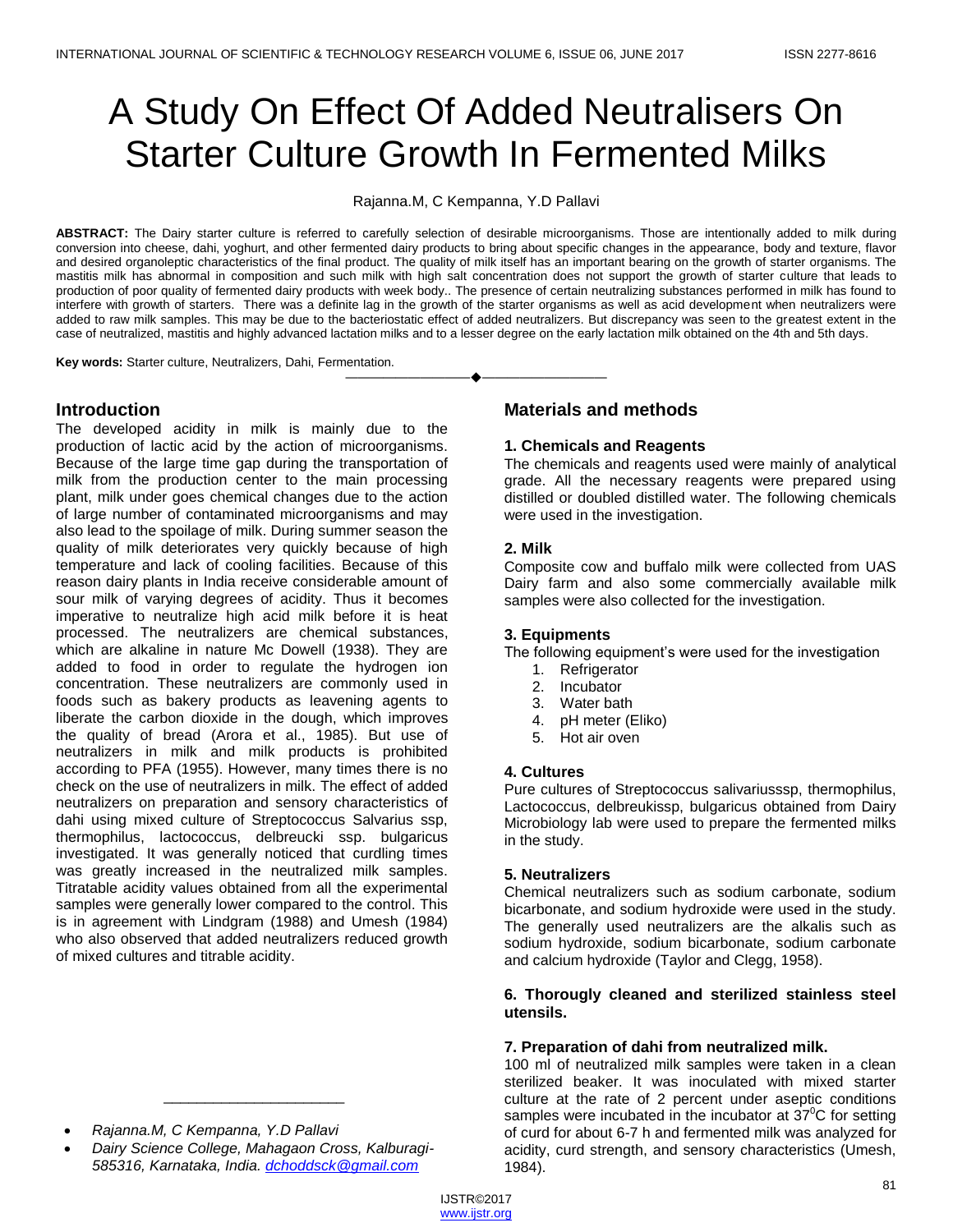# **RESULTS AND DISCUSSIONS**

# **Effect of added neutralizer on rate of development of acidity in cultured milk.**

The activity of starter culture in the neutralized milk was measured by determining the titrable acidity of curd incubated at  $30^{\circ}$ C with mixed culture during preparation of dahi, after every 2 h of the incubation period. It is

evident from the Table 1 that the control milk samples took 6hr for formation of curd while sample with added neutralizers took 8, 10, and 10hrs for curd setting respectively in case  $Na<sub>2</sub>CO<sub>3</sub>$  treated samples; 8,9 and 10hs in case of samples treated with added  $NaHCO<sub>3</sub>$ , and 6,8,10 in case of samples treated with added NaOH respectively in case of milk samples neutralized from 0.22, 0.25 and 0.30levels of acidities.

| <b>Table 1:</b> Effect of added neutralizers on development of acidity in neutralized cultured milks. |
|-------------------------------------------------------------------------------------------------------|
|-------------------------------------------------------------------------------------------------------|

| <b>Incubation</b><br>period (hr) | Control | Na <sub>2</sub> CO <sub>3</sub> |                           |         | NaHCO <sub>3</sub> |         |         | <b>NaOH</b> |         |         |
|----------------------------------|---------|---------------------------------|---------------------------|---------|--------------------|---------|---------|-------------|---------|---------|
|                                  |         | A                               | в                         | C       | A                  | в       | C       |             |         |         |
|                                  |         |                                 | Percentage of lactic acid |         |                    |         |         |             |         |         |
| 0                                | 0.14    | 0.14                            | 0.14                      | 0.1     | 0.15               | 0.15    | 0.15    | 0.16        | 0.16    | 0.16    |
| ◠                                | 0.20    | 0.18                            | 0.17                      | 0.18    | 0.22               | 0.20    | 0.18    | 0.28        | 0.21    | 0.20    |
| 4                                | 0.52    | 0.34                            | 0.28                      | 0.32    | 0.44               | 0.40    | 0.37    | 0.42        | 0.39    | 0.37    |
| 6                                | $0.68*$ | 0.50                            | 0.44                      | 0.49    | 0.61               | 0.58    | 0.54    | 0.60        | 0.56    | 0.53    |
| 8                                | 0.76    | $0.65*$                         | 0.52                      | $0.55*$ | 0.72               | 0.64    | 0.65    | $0.75*$     | $0.70*$ | 0.66    |
| 10                               | 0.82    | 0.76                            | $0.65*$                   | 0.69    | $0.85*$            | $0.80*$ | $0.78*$ | 0.88        | 0.82    | $0.76*$ |
| 12                               | 0.98    | 0.86                            | 0.79                      | 0.78    | 0.91               | 0.89    | 0.87    | 0.93        | 0.88    | 0.83    |
| 14                               | 1.08    | 0.92                            | 0.87                      | 0.85    | 0.96               | 0.94    | 0.92    | 0.96        | 0.93    | 0.89    |
| 16                               | .24     | 0.98                            | 0.96                      | 0.96    | 1.0                | 0.92    | 0.98    | 0.99        | 0.96    | 0.95    |

*: Curding Time Control milk 0.15% lactic acid*

*A: Milk neutralized from 0.20% lactic acid*

*B: Milk neutralized from 0.25% lactic acid*

*C: Milk neutralized from 0.30% lactic acid*

As the concentration of added neutralizers increases, the rate of acid development showed declining trend in all experimental samples as it can be observed from the Fig. 9,10 and 11 respectively for  $Na<sub>2</sub>CO<sub>3</sub>$ , NaHCO<sub>3</sub>, NaOH. In the experimental samples the acidity developed at the time of curdling were 0.65,0.65, 0.69 percent with respect to Na2CO3, 0.72,0.75,0.78 percent lactic acid with respect to NaHCO<sub>3</sub>, and 0.60,0.70,0.76 percent lactic acid respectively with NaOH. This indicates that the rate of acid development reduced drastically with increase in levels of neutralization of milk affected the acid development in cultured products.

## **Effect of added neutralizers on sensory characteristics of dahi**

The curd prepared from the control as well as experimental treated samples were served to panel of five judges for judging the quality of curd with respect to color and appearance, body and texture, flavor and overall acceptability of the curd. The man scores of sensory characteristic are presented in Table 2.

## **1 Effect on color appearance**

It is evident from the Table 2 that the extent of Neutralization has remarkable effect on color and appearance of curd prepared from the milk neutralized by different neutralizers. The mean scores obtained for color and appearance were 4.0, 3.5 and 2.5 for the curd prepared from milk neutralized from 0.2, 0.25, 0.30 percent lactic acid as against control samples. The statistical analysis of data revealed that there is significant effect of added neutralizers on color and appearance of the curd.

#### **2 Effect on body and texture**

From the results presented in the Table 2 with respect to the body and texture, it is evident that the extent of neutralization has considerable effect found profound effect on the scores awarded for body and texture of curd. As the extend of neutralization increased the scores decreased significantly. The mean scores obtained for the body and texture of experimental samples of curd prepared from the milk neutralized from the acidity levels of 0.20, 0.25 and 0.30 percent lactic acid were 4.0,3.0 and 2.5 as against 4.5 for the control. The statistical analysis showed that the neutralization milk has significant effect on body and textural characteristic of curd.

#### **3 Effect on flavor**

The mean scores for flavor of milk which were neutralized from acidity levels of 0.20, 0.25 and 0.30 percent lactic acid were 12.0, 9.0 and 8.0 against 14.0 for control sample. Further statistical analysis proved that the addition of neutralizers significantly affected the flavor of curd prepared from the treated samples.

| Table 2: Sensory evaluation of dahi prepared from milk with |  |  |  |  |  |  |
|-------------------------------------------------------------|--|--|--|--|--|--|
| added NaOH.                                                 |  |  |  |  |  |  |

| <b>Attributes</b>        | Control | А   | в    | С   |
|--------------------------|---------|-----|------|-----|
| Color and Appearance (5) | 4.5     | 4.0 | 3.5  | 2.5 |
| Flavor (15)              | 14      | 12  | 9.0  | 8.0 |
| Body and texture (5)     | 4.5     | 4.0 | 3.0  | 2.5 |
| Total score (25)         | 23      | 20  | 15.5 | 13  |

CD for total score 2.22 F-value-692.3 Average of 5 trials